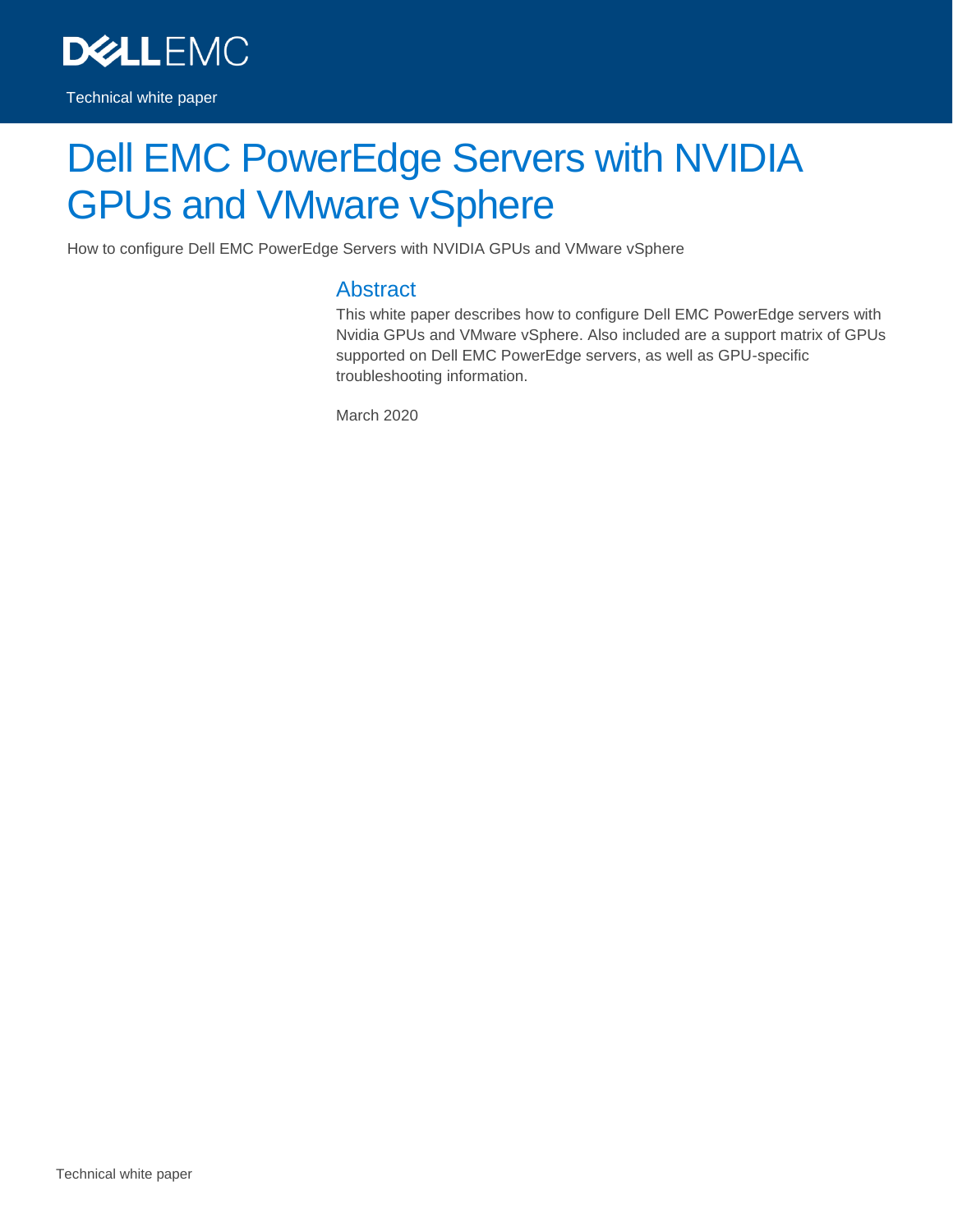## <span id="page-1-0"></span>**Revisions**

| <b>Date</b> | <b>Description</b> |
|-------------|--------------------|
| March 2020  | Initial release    |

## <span id="page-1-1"></span>Acknowledgements

This paper was produced by the following:

Author: Hypervisor Engineering

Support: Shiva Katta

Other: Sherry Keller, and Ramya D R, IDD team

The information in this publication is provided "as is." Dell Inc. makes no representations or warranties of any kind with respect to the information in this publication, and specifically disclaims implied warranties of merchantability or fitness for a particular purpose.

Use, copying, and distribution of any software described in this publication requires an applicable software license.

Copyright © <2020> Dell Inc. or its subsidiaries. All Rights Reserved. Dell, EMC, Dell EMC and other trademarks are trademarks of Dell Inc. or its subsidiaries. Other trademarks may be trademarks of their respective owners.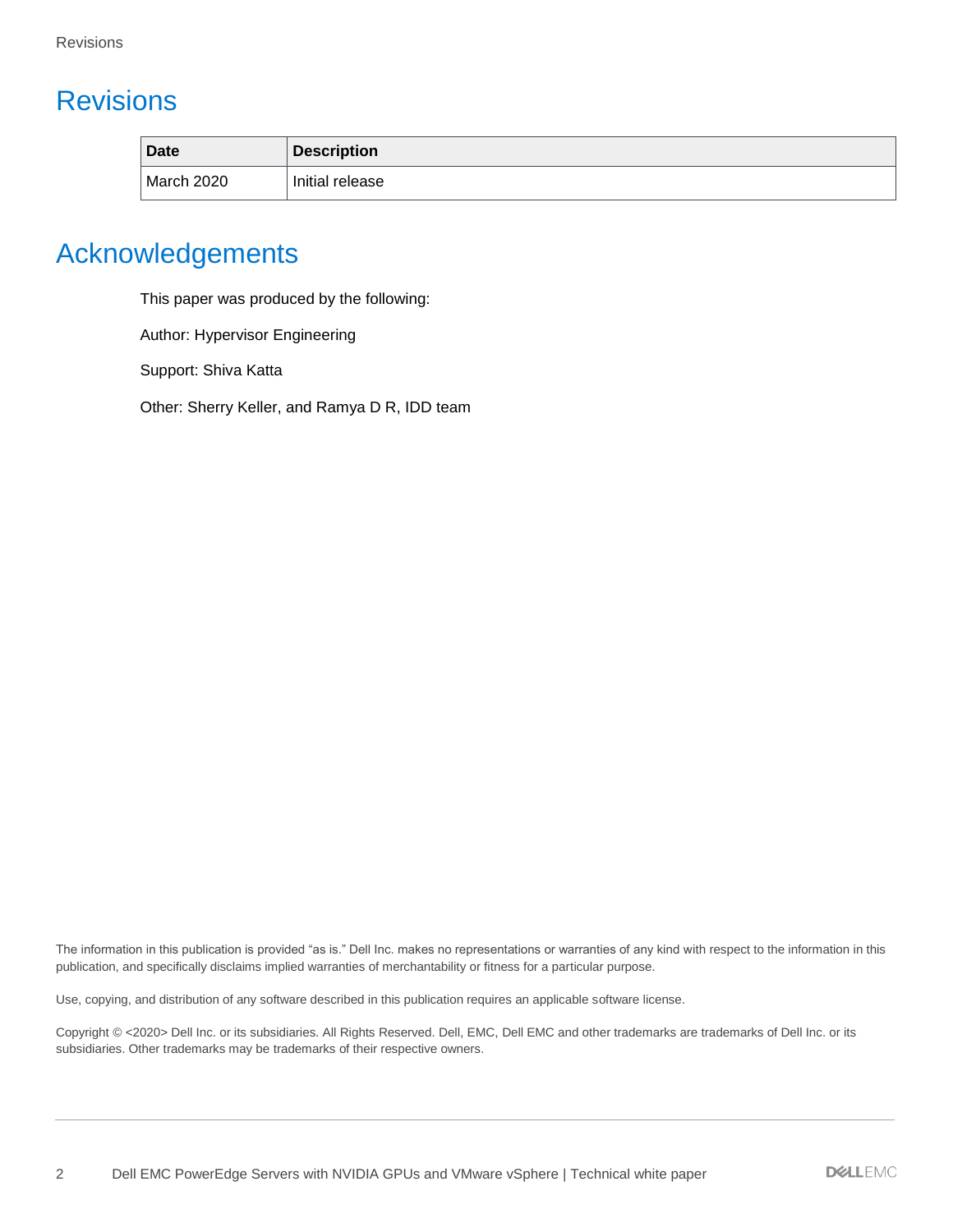## <span id="page-2-0"></span>**Table of contents**

| $\mathbf{1}$ |     |  |
|--------------|-----|--|
|              | 1.1 |  |
|              | 1.2 |  |
|              | 1.3 |  |
| 2            |     |  |
|              | 2.1 |  |
|              |     |  |
|              |     |  |
|              | 2.2 |  |
|              | 2.3 |  |
| 3            |     |  |
|              | 3.1 |  |
|              | 3.2 |  |
|              | 3.3 |  |
|              | 3.4 |  |
|              |     |  |
|              | 3.5 |  |
|              |     |  |
|              |     |  |
| 4            |     |  |
|              |     |  |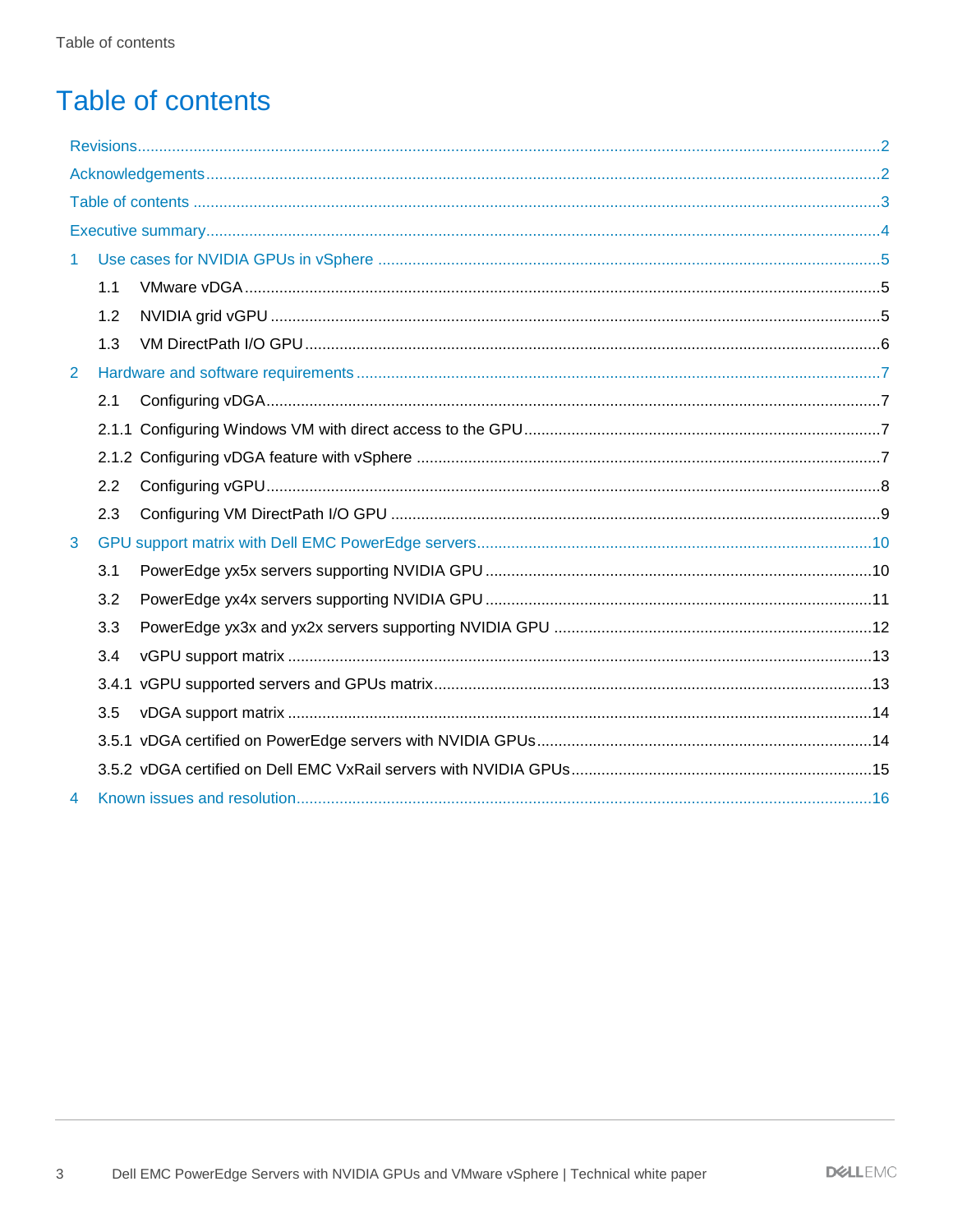## <span id="page-3-0"></span>Executive summary

Virtualization technology removes hardware from the network equation, and allows you to host multiple and varied workloads that share the same hardware. In its infancy, virtualization technology was limited to CPU, memory, storage, and network applications. Now, however, virtualization can also benefit graphic workload balancing. The same common set of IT resources can be used to host multiple graphic workloads, or to provide virtual desktop infrastructure (VDI) for loads as low as simple document editing and as large as gaming design.

Selecting hardware combinations and configurations can significantly impact the successful deployment of VDI over VMware. The following provides guidance on selecting VMware vSphere features for VDI, and discusses troubleshooting solutions for issues you might encounter during setup and deployment.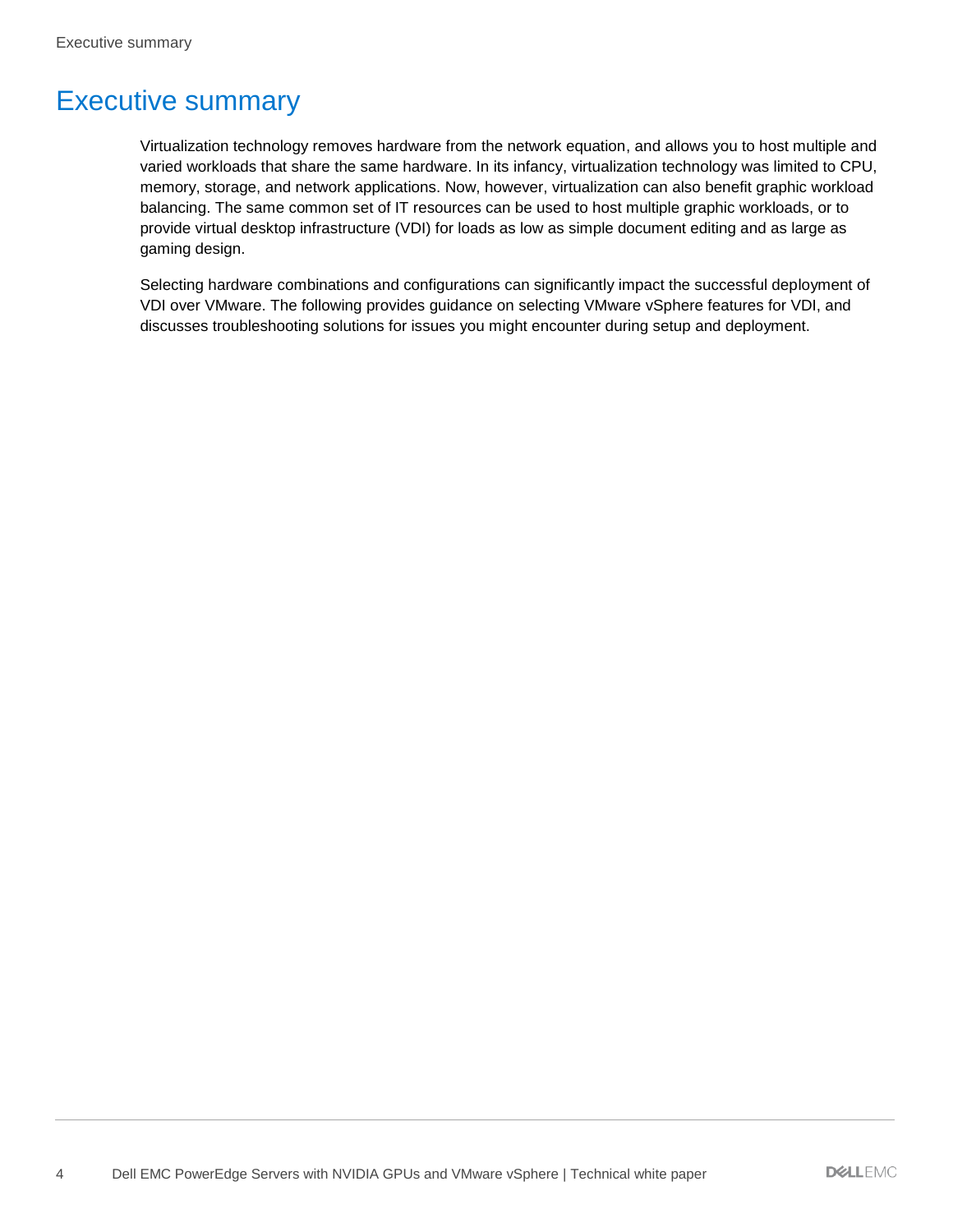## <span id="page-4-0"></span>1 Use cases for NVIDIA GPUs in vSphere

The use cases discussed here are divided into VDI and non-VDI. NVIDIA GPUs are further classified into those used by multiple users and those operating in dedicated mode. This technical white paper briefs about configuring the NVIDIA GPUs with vSphere for various.

The features available in vSphere with NVIDIA GPUs on the Dell EMC PowerEdge servers are:

- vDGA (Virtual Dedicated Graphics Accelerator)
- vGPU (Virtual GPU)
- VM DirectPath-I/O GPU

### <span id="page-4-1"></span>1.1 VMware vDGA

vDGA provides direct pass-through to a physical GPU. This method provides the following:

- Unrestricted and dedicated access to the GPU.
- Best performance to the user as the GPU device is dedicated to a single VM which accesses the GPU directly.
- Limits the GPU usage to a single VM and prevents the use of Motion feature.

In this method, the GPU device is passed through to the VM. The relevant GPU driver must be installed inside the VM guest operating system. No special drivers are required to be installed in ESXi.

### <span id="page-4-2"></span>1.2 NVIDIA grid vGPU

NVIDIA vGPU allows sharing one or more NVIDIA GPUs to multiple VMs. This method provides the following:

- Direct access to the physical GPU on the ESXi host across multiple VMs.
- Options for multiple vGPU assignments to a single VM.
- GPU-enabled VMs can be migrated to remote hosts with GPUs.

In this method, GPU profiles are created based on the physical GPU and those profiles are mapped to the VMs. This method requires software components installed in both the ESXi host and the VM. The VM that has the GPU profiles attached requires a GPU driver. The ESXi host also requires that the vGPU manager software is installed. The vGPU option is used for VDI and virtual workstations.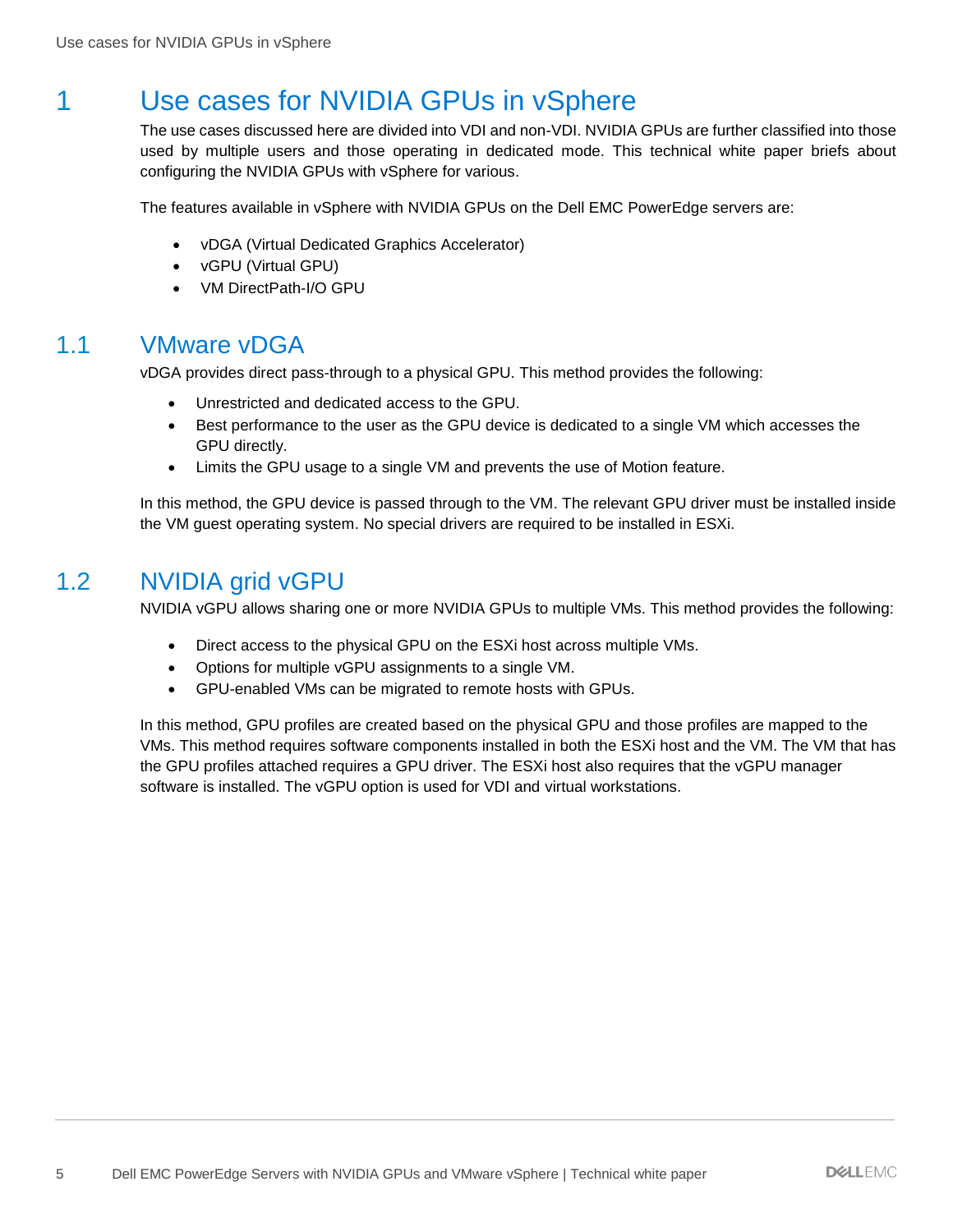### <span id="page-5-0"></span>1.3 VM DirectPath I/O GPU

In this approach, a GPU is assigned as a PCIe pass-through device to the VM. The guest operating system deployed in a VM can access the GPU directly and can offload all the relevant computational or graphical operations to the GPU. The vGPU is not shared across the VMs. Performance is expected to be closer to a bare-metal deployment. When VM DirectPath is used, other vSphere functions such as vMotion, DRS, and cloning, or snapshots are not supported. This feature is targeted for machine learning, HPC, and other AIrelated workloads in virtualized environments.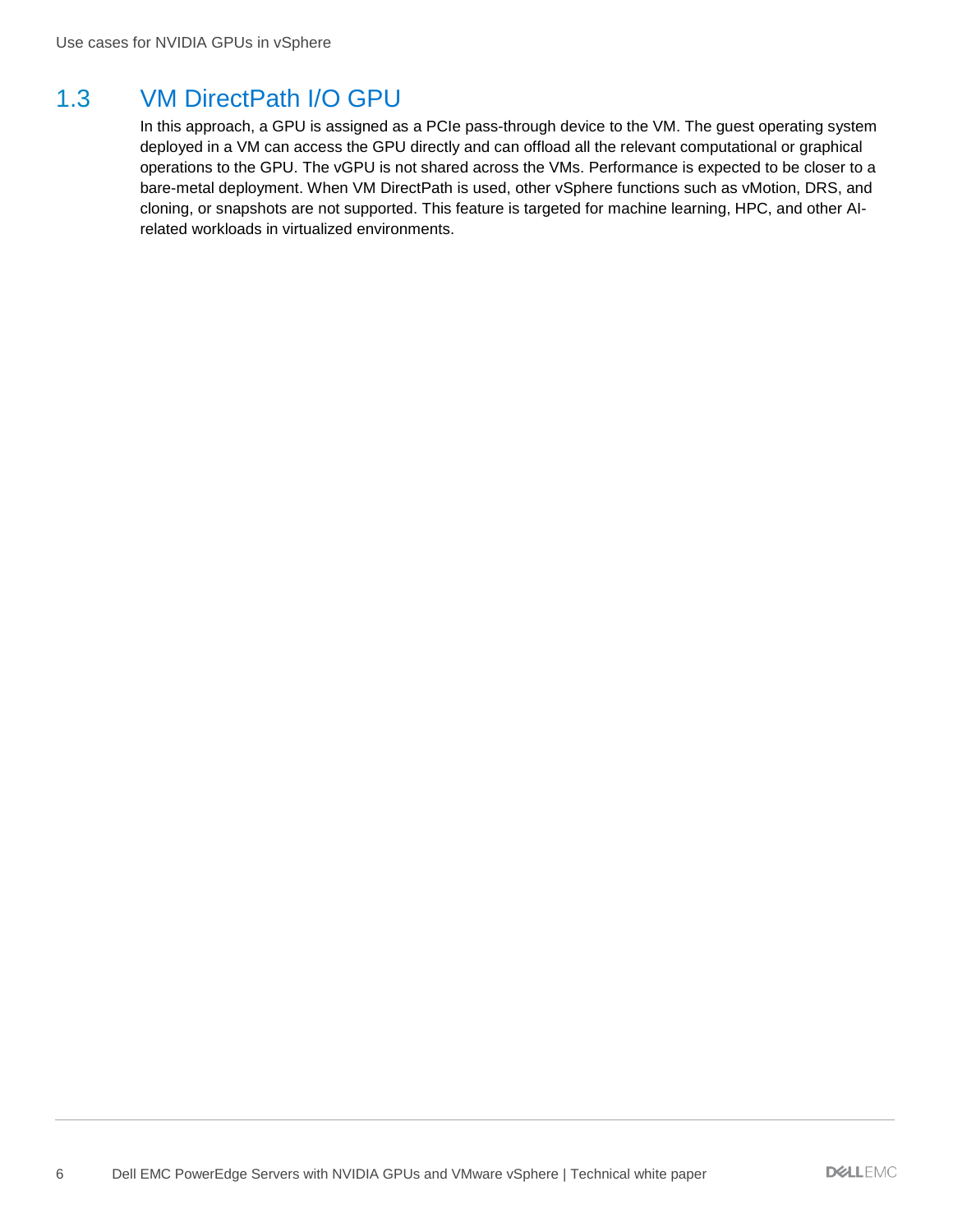## <span id="page-6-0"></span>2 Hardware and software requirements

The hardware and software requirements for configuring the GPUs are:

- Hardware:
	- o PowerEdge servers must be certified for VMware vSphere ESXi. See [VMware HCL.](https://www.vmware.com/resources/compatibility/search.php?deviceCategory=server&details=1&partner=23&cpuSeries=124,134,119,128,122,129,130&page=1&display_interval=10&sortColumn=Partner&sortOrder=Asc)
	- $\circ$  Ensure that criteria are met for PCIe device pass-through, which is also known as VM DirectPath-IO as listed in VMware KB 2142307
- Software:
	- o VMware vSphere Hypervisor, ESXi versions
	- o GPU drivers in guest operating system and host operating system
	- o Specific CUDA software libraries
	- o VMware Horizon client

### <span id="page-6-1"></span>2.1 Configuring vDGA

Configuring vDGA involves configuring Windows VM with direct access to the GPU, and then configuring the vDGA feature. The step-by-step procedure is provided in the following sections.

### <span id="page-6-2"></span>2.1.1 Configuring Windows VM with direct access to the GPU

To configure a Windows VM with direct access to the GPU, complete the following steps:

- 1. Update the server with the supported BIOS or firmware and NVIDIA GPU.
- 2. Install vSphere ESXi and enable NVIDIA GPU for pass-through, or Virtual DirectPath I/O.
- 3. Configure and deploy the virtual machine with a supported version of the Windows operating system.
- 4. Assign the GPU to the VM.
- 5. Install the relevant driver or software within the VM.

### <span id="page-6-3"></span>2.1.2 Configuring vDGA feature with vSphere

To configure the vDGA feature with vSphere on a Dell EMC PowerEdge server, complete the following steps:

- 1. See the support matrix to select the supported and certified GPU for your PowerEdge server.
- 2. Ensure that the appropriate PSUs are added to the server supplying power to the GPUs.
- 3. Turn off the system and install the NVIDIA GPU graphics card on the PowerEdge server.
- 4. Verify that VT-d or AMD IOMMU is enabled in the server BIOS.
- 5. Ensure that the minimum BIOS version is installed on the server. See the VMware HCL to verify the certified BIOS version for vDGA support on the installed GPU.
- 6. Install the supported, certified ESXi version on the PowerEdge server.
- 7. After the successful installation of ESXi, enable pass-through for the GPU in the ESXi host configuration and reboot the host.
- 8. Create the VM and deploy the supported guest operating system.
- 9. Ensure that ESXi host has adequate memory to create the VM.
- 10. Add a PCI device to the VM and select the appropriate PCIe function to enable GPU pass-through on the virtual machine.
- 11. Configure the VM video card 3D capabilities.
- 12. Obtain the GPU drivers from the GPU vendor and install the GPU device drivers in the guest operating system of the VM.
- 13. Install VMware Tools and Horizon Agent in the guest operating system and reboot the VM.
- 14. After the successful reboot of the VM, add the VM to the manual desktop pool, so that the guest operating system can be accessed using PCoIP or VMware Blast Extreme. In PCoIP or VMware Blast session, activate the NVIDIA display adapter.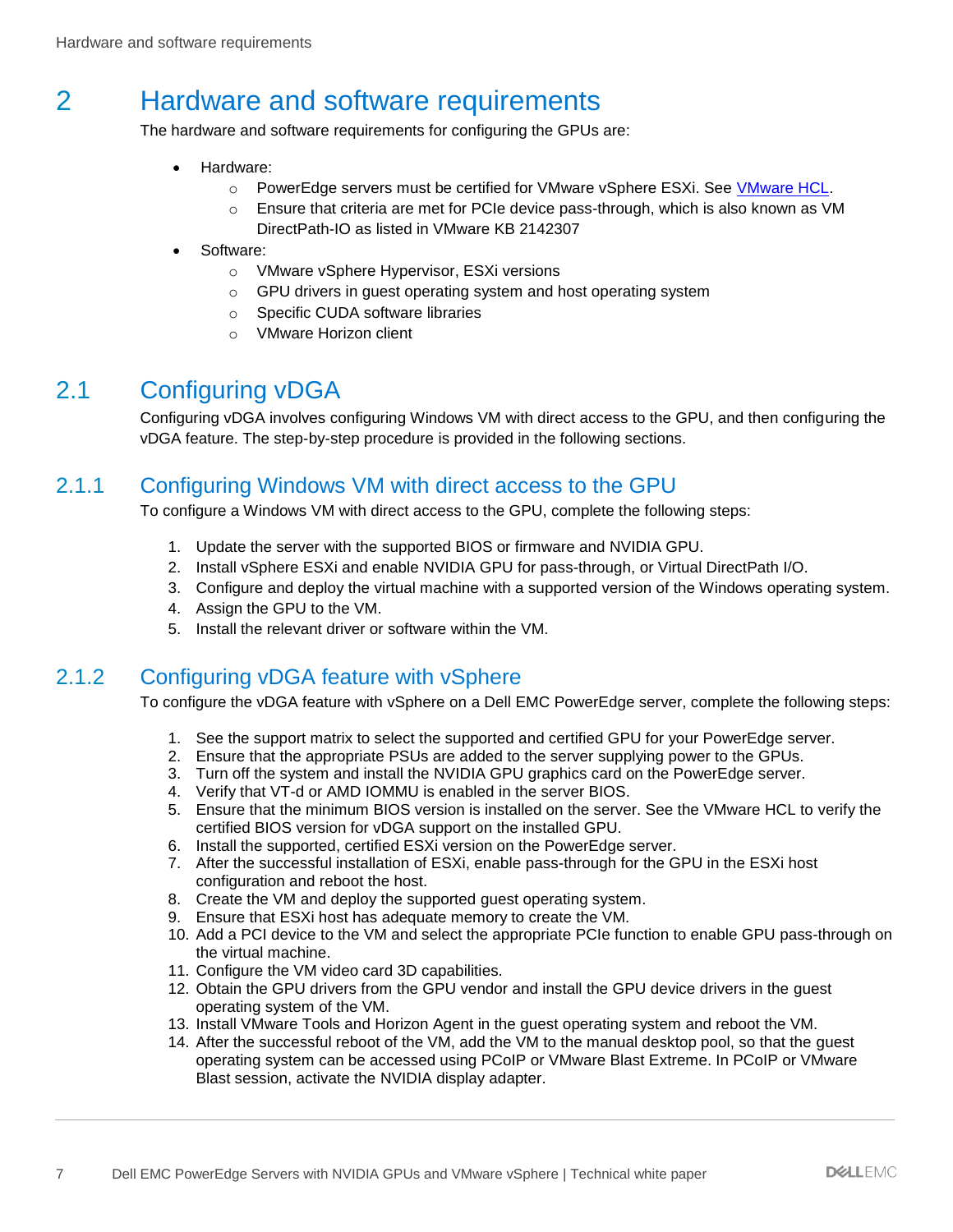For more information, see the *VMware Horizon 7 Documentation* at [docs.vmware.com.](https://docs.vmware.com/)

### <span id="page-7-0"></span>2.2 Configuring vGPU

To configure the Windows VM with direct access to a GPU, complete the following steps:

- 1. Update the server with the supported BIOS or firmware and NVIDIA GPU.
- 2. Install vSphere ESXi and enable the NVIDIA GPU.
- 3. Download and install the supported vGPU Manager on the ESXi host.
- 4. Build the Horizon infrastructure.
- 5. Configure and deploy VM with guest operating system.
- 6. For the VM, select the appropriate GPU profile and assign the GPU to VM.
- 7. Install the relevant driver or software on the VM.

To configure the vDGA feature with vSphere on a Dell EMC PowerEdge server, complete the following steps:

- 1. See the support matrix included in this white paper to select the supported and certified GPU for your PowerEdge server.
- 2. Ensure that the appropriate PSUs are added to the server that supply power to the GPUs.
- 3. Verify that VT-d or AMD IOMMU is enabled in the server BIOS.
- 4. Ensure that the minimum BIOS version is installed on the server. See the VMware HCL to get the certified BIOS version for the vDGA.
- 5. Install the NVIDIA GPU graphics card on the PowerEdge server.
- 6. Install a supported and certified ESXi version on the PowerEdge server.
- 7. Download the NVIDIA vGPU Manager vSphere Installation Bundle (VIB) for the appropriate version of ESXi. Verify the compatibility of this VIB with the ESXi version.
- 8. Install vGPU Manager in ESXi.
- 9. Update VMware Tools and Virtual Hardware (vSphere Compatibility) for the template of each VM that will use vGPU. See the vSphere Compatibility matrixes for information on compatible virtual hardware.
- 10. In the vSphere Web Client, edit the VM settings and add a shared PCI device. PCI devices require reserving guest memory. Expand **New PCI Device** and click **Reserve all guest memory**. You can also modify this setting in the **VM Memory settings**.
- 11. Select the appropriate GPU profile for your use case. For sizing guidelines, see *NVIDIA [vGPU™](https://images.nvidia.com/content/pdf/vgpu/guides/vgpu-deployment-guide-horizon-on-vsphere-final.pdf)  [GRID Deployment Guide for VMware Horizon 7.x](https://images.nvidia.com/content/pdf/vgpu/guides/vgpu-deployment-guide-horizon-on-vsphere-final.pdf)* on VMware vSphere 6.7.
- 12. Download the NVIDIA guest driver installer package to the VM. Ensure that it matches the version of the installed NVIDIA VIB on ESXi.
- 13. Choose one of the following methods to install the NVIDIA guest driver. After the NVIDIA driver is installed, vCenter Server console for VM displays a blank screen.
	- a. Desktop Pool
	- b. View Agent Direct-Connection Plugin
	- c. RDP

After the base VM is configured and licensed for vGPU, this VM can be configured as template. From this templated, designed VMs can be deployed.

For more information about the configuration, see the **VMware Horizon 7 Documentation or Ready Solutions**.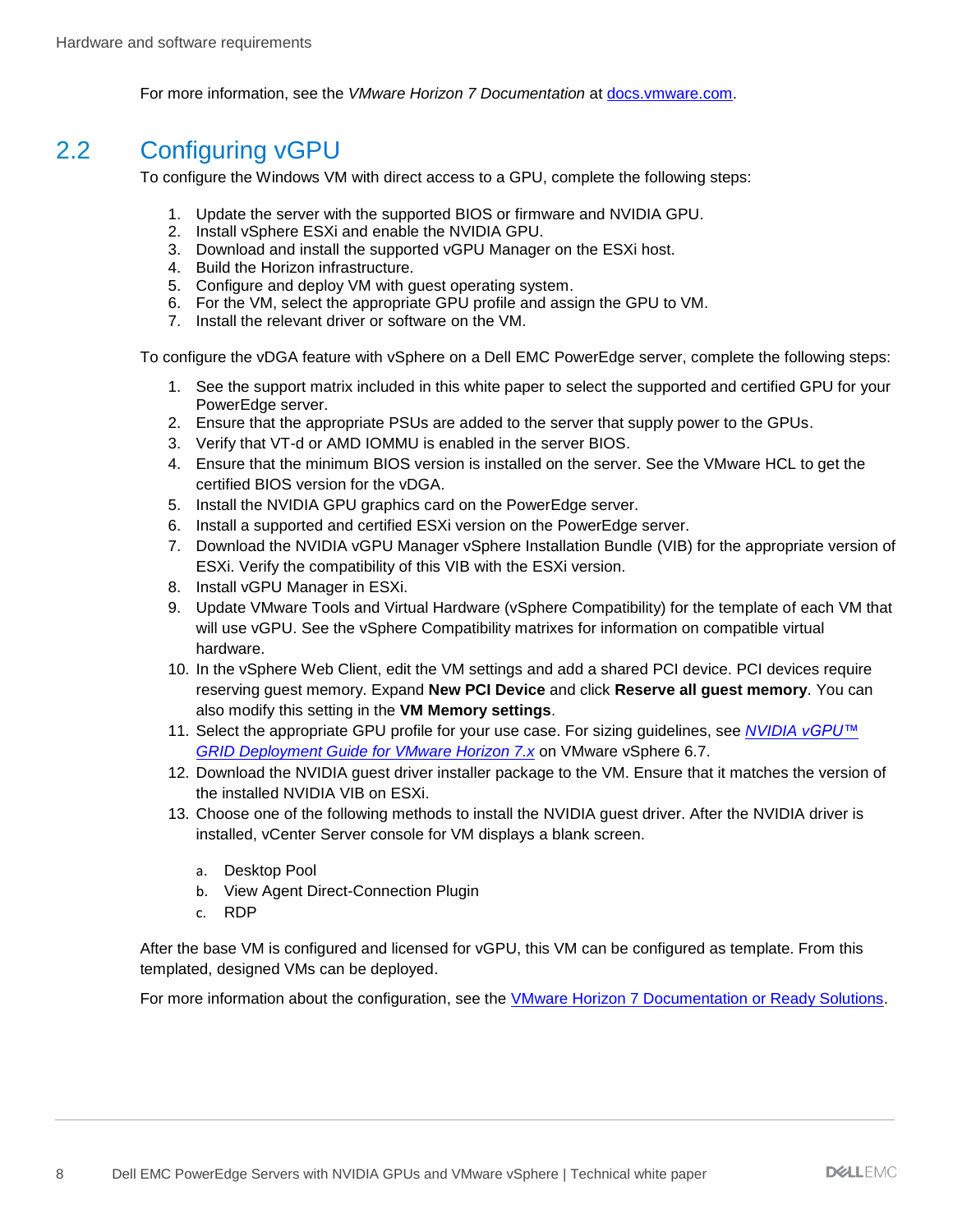## <span id="page-8-0"></span>2.3 Configuring VM DirectPath I/O GPU

To configure a Windows VM with direct access to the GPU, complete the following steps:

- 1. Update the server with the supported BIOS or firmware and NVIDIA GPU.
- 2. Install vSphere ESXi and enable NVIDIA GPU for pass-through, or Virtual DirectPath I/O.
- 3. Configure and Deploy VM with Linux operating systems preferably for HPC and machine learning workloads.
- 4. Assign the GPU to the VM.
- 5. Install the relevant driver or software in the VM for executing the workloads.

To configure the vDGA feature with vSphere on a PowerEdge server, complete the following steps:

- 1. See the support matrix included in this white paper to select the supported and certified GPU for your PowerEdge server.
- 2. Ensure that the PSUs are added to the server, and that they can adequately power the GPUs.
- 3. Verify that VT-d or AMD IOMMU is enabled in the server BIOS.
- 4. Ensure that the minimum BIOS version is installed on the Server. See the VMware HCL to get the certified BIOS version for the vDGA.
- 5. Install the NVIDIA GPU Graphics Card on the PowerEdge server.
- 6. Install a supported and certified ESXi version on the PowerEdge server.
- 7. After successful installation of ESXi, enable pass-through for the GPU in the ESXi host configuration and reboot.
- 8. Create a VM and deploy a supported Linux OS as guest operating system.
- 9. Ensure that ESXi host has adequate memory to create the VM.
- 10. Add a PCI device to the VM and select the appropriate PCI device to enable GPU pass-through.
- 11. Obtain the GPU drivers from the GPU vendor and install the GPU device drivers in the guest operating system.
- 12. Install VMware Tools in the guest operating system and reboot the VM.
- 13. After the successful reboot of the VM, install relevant libraries for executing the workloads related to HPC, machine learning, and so on.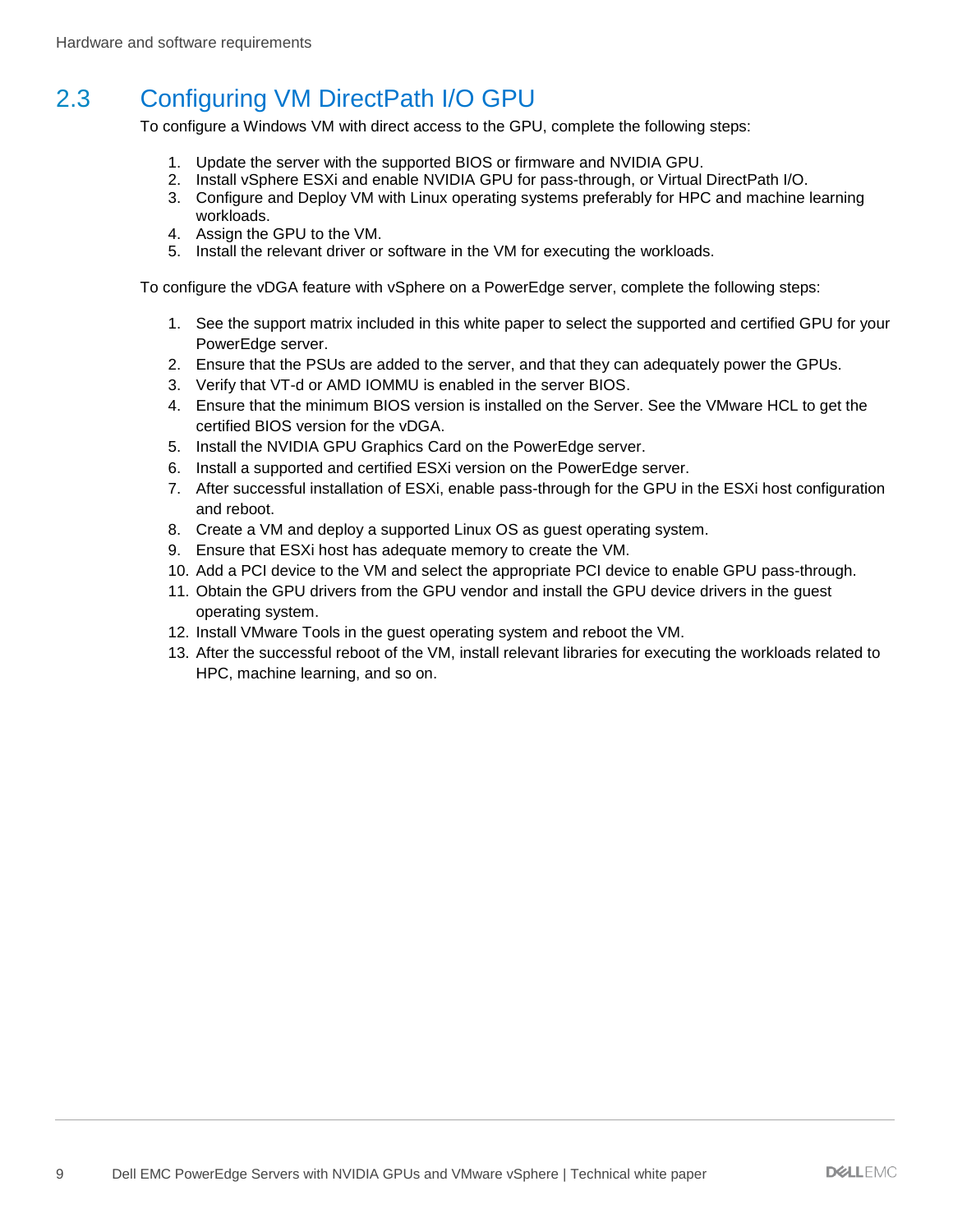## <span id="page-9-0"></span>3 GPU support matrix with Dell EMC PowerEdge servers

**Note:** The below section lists the various support matrixes for the GPU features as they relate to the supported server and ESXi versions.

### <span id="page-9-1"></span>3.1 PowerEdge yx5x servers supporting NVIDIA GPU

The following tables list out the PowerEdge yx5x severs and supported NVIDIA GPU:

|                 | <b>M10</b><br>NVIDIA Tesla | NVIDIA Tesla V100 | NVIDIA Tesla T4 | NVIDIA Quadro RTX6000 | NVIDIA Quadro RTX8000 | <b>NVIDIA Tesla V100S</b> |
|-----------------|----------------------------|-------------------|-----------------|-----------------------|-----------------------|---------------------------|
| PowerEdge R7525 | Y                          |                   | Y               | Y                     |                       | Y                         |
| PowerEdge R7515 | N                          | Ν                 | Y               | N                     | Ν                     | N                         |
| PowerEdge R6525 | N                          | Ν                 | Y               | Ν                     | N                     | Ν                         |
| PowerEdge R6515 | N                          | Ν                 | Y               | N                     | Ν                     | N                         |
| PowerEdge C6525 | N                          | Ν                 | Y               | N                     | N                     | N                         |

Table 1 yx5x PowerEdge servers and NVIDIA GPU support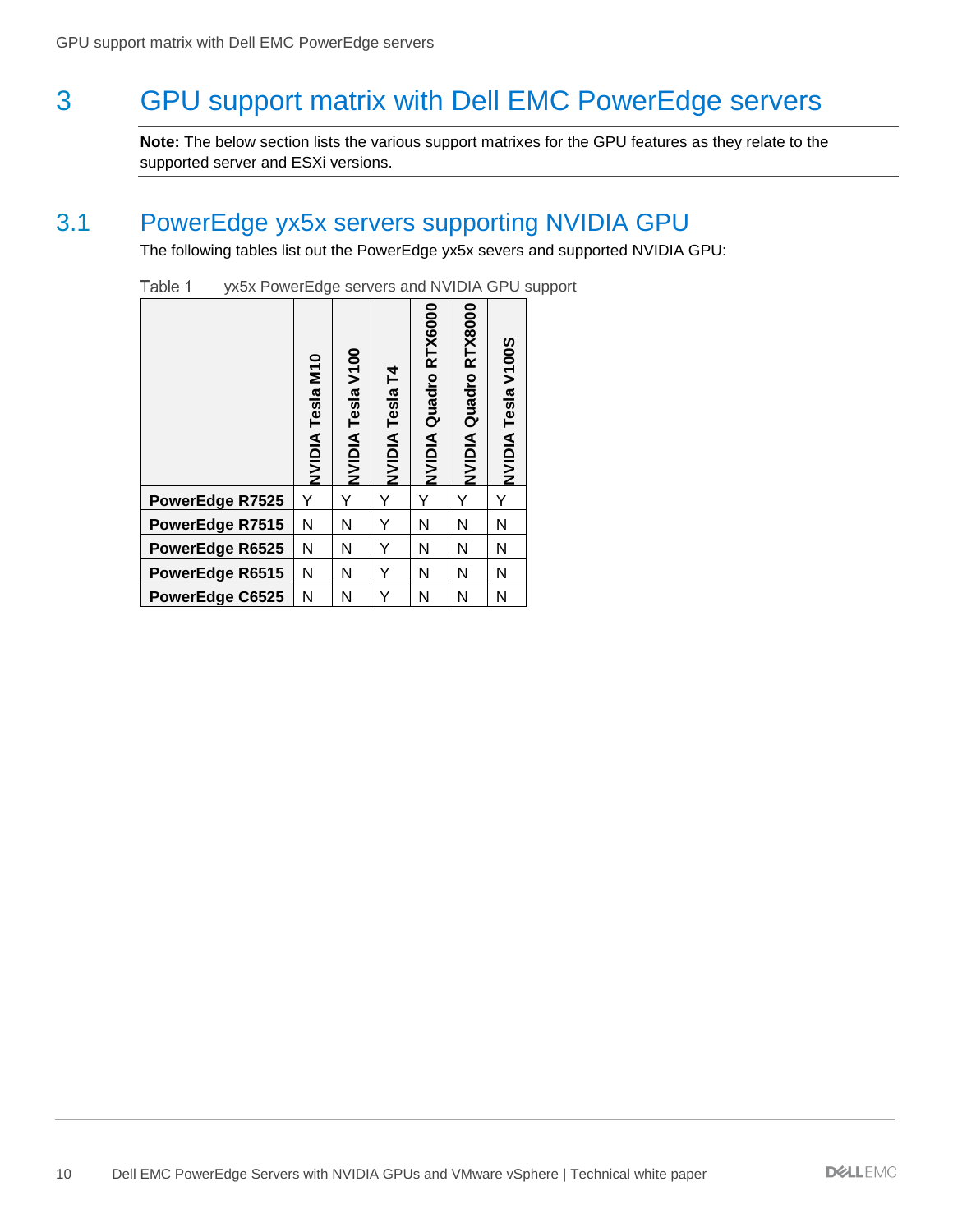## <span id="page-10-0"></span>3.2 PowerEdge yx4x servers supporting NVIDIA GPU

Table 2 yx4x PowerEdge servers and NVIDIA GPU support

|                  | K80<br>Tesla<br><b>NVIDIA</b> | P4000<br>Quadro<br><b>NVIDIA</b> | P100<br>NVIDIA Tesla | <b>M60</b><br><b>NVIDIA Tesla</b> | 54<br>Tesla<br><b>AIDIVN</b> | V100<br>Tesla<br><b>NVIDIA</b> | <b>P40</b><br>Tesla<br><b>AIDIX</b> | <b>M10</b><br><b>NVIDIA Tesla</b> | բ<br>NVIDIA Tesla |
|------------------|-------------------------------|----------------------------------|----------------------|-----------------------------------|------------------------------|--------------------------------|-------------------------------------|-----------------------------------|-------------------|
| PowerEdge R940xa | Ν                             | N                                | Υ                    | N                                 | N                            | Υ                              | Υ                                   | N                                 | Ν                 |
| PowerEdge R840   | Ν                             | Ν                                | Υ                    | Ν                                 | N                            | Υ                              | Υ                                   | Y                                 | Ν                 |
| PowerEdge R740   | Υ                             | Υ                                | Υ                    | Υ                                 | Υ                            | Υ                              | Υ                                   | Υ                                 | Y                 |
| PowerEdge R740xd | Υ                             | Υ                                | Υ                    | Υ                                 | Υ                            | Υ                              | Υ                                   | Υ                                 | Y                 |
| Dell XC740xd-24  | Ν                             | N                                | N                    | Υ                                 | N                            | N                              | N                                   | N                                 | N                 |
| PowerEdge R7425  | Ν                             | N                                | N                    | N                                 | Υ                            | Υ                              | Υ                                   | Y                                 | Υ                 |
| PowerEdge R640   | Ν                             | Ν                                | N                    | N                                 | Ν                            | N                              | N                                   | N                                 | Υ                 |
| PowerEdge T640   | Υ                             | Ν                                | Υ                    | Υ                                 | Ν                            | Υ                              | Υ                                   | Y                                 | Ν                 |
| PowerEdge T440   | Ν                             | Υ                                | N                    | N                                 | N                            | N                              | N                                   | N                                 | N                 |
| PowerEdge C4140  | Ν                             | N                                | Υ                    | N                                 | Ν                            | Υ                              | Υ                                   | N                                 | Ν                 |
| PowerEdge C6420  | N                             | N                                | N                    | N                                 | N                            | N                              | N                                   | N                                 | Υ                 |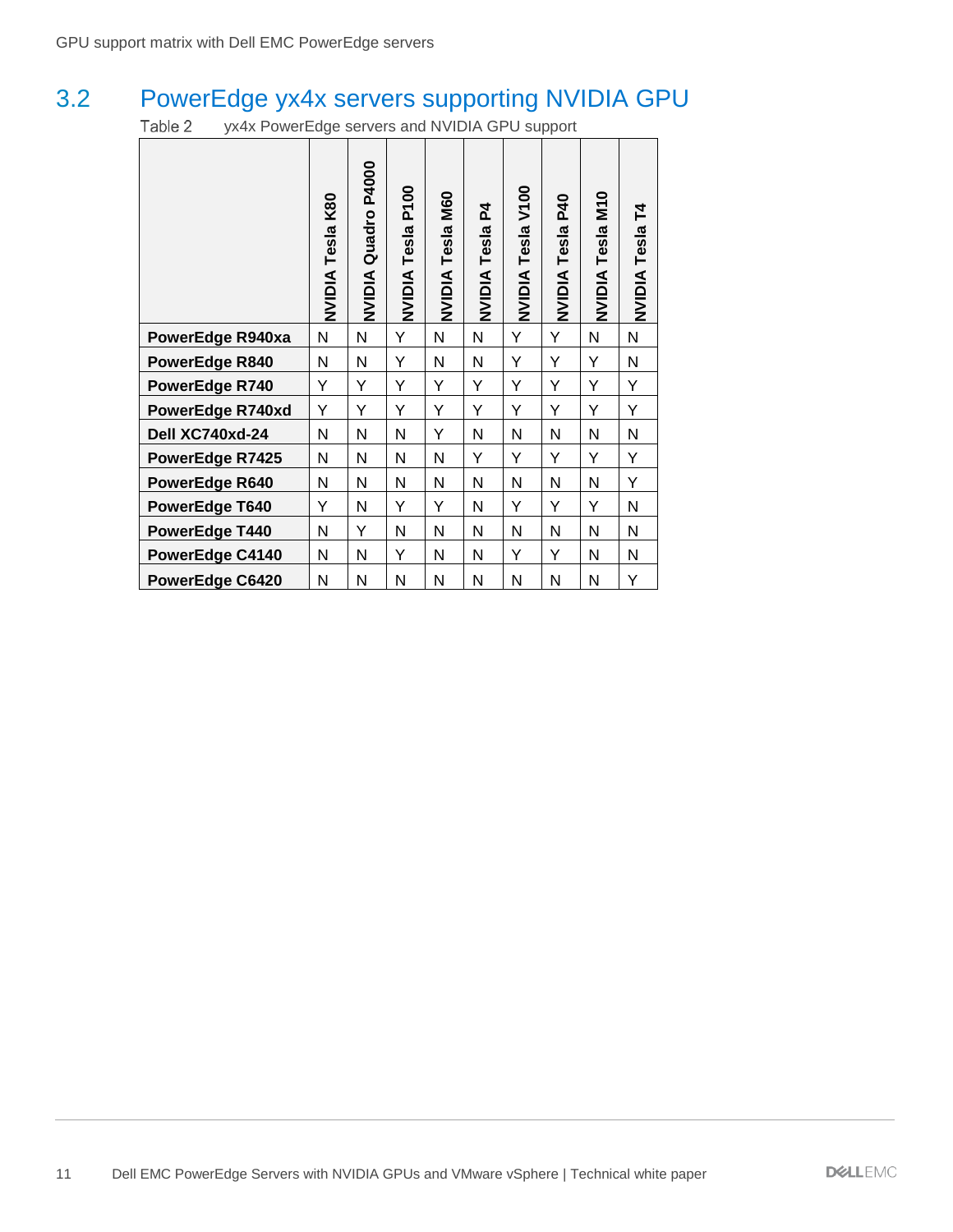## <span id="page-11-0"></span>3.3 PowerEdge yx3x and yx2x servers supporting NVIDIA GPU

Table 3 yx3x and yx2x PowerEdge servers and NVIDIA GPU support

|                                    | Σ<br>Grid    | K <sub>2</sub><br>Grid | K2000<br>Quadro | K2200<br>Quadro | K400<br>Quadro | K4200<br>uadro<br>ā | K5200<br>Quadro | K6000<br>Quadro | <b>M2000</b><br>Quadro | P5000<br>Quadro | <b>P6000</b><br>esla | <b>M4000</b><br>Tesla | <b>M60</b><br>Tesla | <b>K40m</b> | <b>K20X</b> | <b>K20m</b> | <b>K20c</b> | ⋖<br>ن<br>$\bullet$<br>Σ, |
|------------------------------------|--------------|------------------------|-----------------|-----------------|----------------|---------------------|-----------------|-----------------|------------------------|-----------------|----------------------|-----------------------|---------------------|-------------|-------------|-------------|-------------|---------------------------|
| PowerEdge R720                     | Y            | Y                      | Y               | N               | Y              | N                   | N               | N               | N                      | N               | N                    | N                     | N                   | Y           | N           | N           | N           | N                         |
| <b>Dell Precision Rack</b><br>7910 | N            | Y                      | N               | Y               | N              | Y                   | Y               | Y               | Y                      | Y               | Y                    | Y                     | N                   | N           | N           | N           | N           | N                         |
| PowerEdge T620                     | N            | Y                      | Y               | N               | Y              | N                   | N               | N               | N                      | N               | N                    | N                     | N                   | N           | N           | N           | Y           | N                         |
| PowerEdge R730                     | Y            | Y                      | N               | N               | N              | N                   | N               | N               | N                      | N               | N                    | N                     | Y                   | Y           | N           | N           | N           | N                         |
| PowerEdge T630                     | N            | Y                      | N               | N               | N              | N                   | N               | N               | N                      | N               | N                    | N                     | Y                   | N           | N           | N           | Y           | N                         |
| <b>Dell XC730-16G</b>              | Y            | Y                      | N               | N               | N              | N                   | N               | N               | N                      | N               | N                    | N                     | N                   | N           | N           | N           | N           | N                         |
| PowerEdge C4130                    | Y            | Υ                      | N               | N               | N              | N                   | N               | N               | N                      | N               | N                    | N                     | N                   | Y           | Υ           | Y           | N           | Y                         |
| <b>VRTX</b>                        | $\mathsf{N}$ | Υ                      | N               | N               | N              | N                   | N               | N               | N                      | N               | N                    | N                     | N                   | N           | N           | N           | N           | N                         |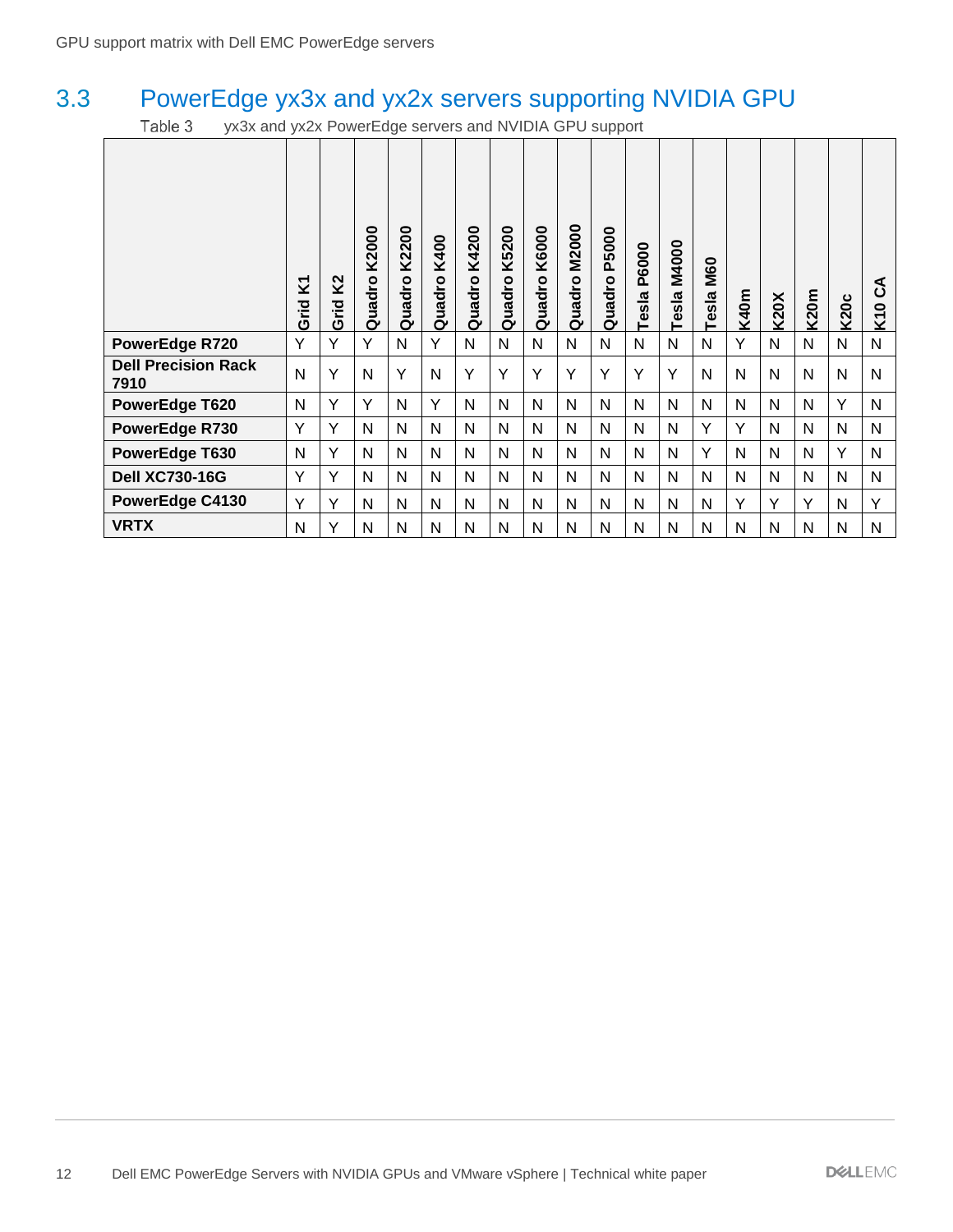### <span id="page-12-0"></span>3.4 vGPU support matrix

#### <span id="page-12-1"></span>3.4.1 vGPU supported servers and GPUs matrix

vGPU supported PowerEdge servers and GPUs Table 4

|                        | Tesla M <sub>10</sub> | <b>M60</b><br>Tesla | ᅐ<br>Tesla | <b>P40</b><br>Tesla | V100<br>Tesla | 74<br>Tesla |
|------------------------|-----------------------|---------------------|------------|---------------------|---------------|-------------|
| PowerEdge C4140        | N                     | Ν                   | Ν          | Y                   | Y             | N           |
| PowerEdge C4130        | Υ                     | Υ                   | Ν          | Υ                   | Y             | N           |
| PowerEdge R640         | N                     | N                   | N          | N                   | N             | Y           |
| <b>Power Edge XR2</b>  | N                     | Ν                   | Ν          | N                   | N             | Y           |
| PowerEdge R740         | Υ                     | Y                   | Y          | Υ                   | Υ             | Y           |
| PowerEdge R740xd       | Υ                     | Y                   | Y          | Υ                   | Y             | Y           |
| <b>PowerEdge R7425</b> | Υ                     | Ν                   | Y          | Y                   | Y             | Y           |
| PowerEdge R730         | Y                     | Y                   | Y          | Y                   | N             | N           |
| Dell XC740xd           | Y                     | Y                   | Y          | Y                   | Y             | N           |
| <b>Dell XC730-16G</b>  | Y                     | Y                   | Ν          | Ν                   | N             | N           |
| PowerEdge R940xa       | Ν                     | Ν                   | Ν          | Υ                   | Y             | N           |
| PowerEdge R840         | Y                     | Ν                   | Ν          | Y                   | Υ             | N           |
| PowerEdge T640         | Y                     | Y                   | N          | Y                   | Y             | N           |
| PowerEdge T630         | Ν                     | Υ                   | Ν          | Υ                   | Υ             | N           |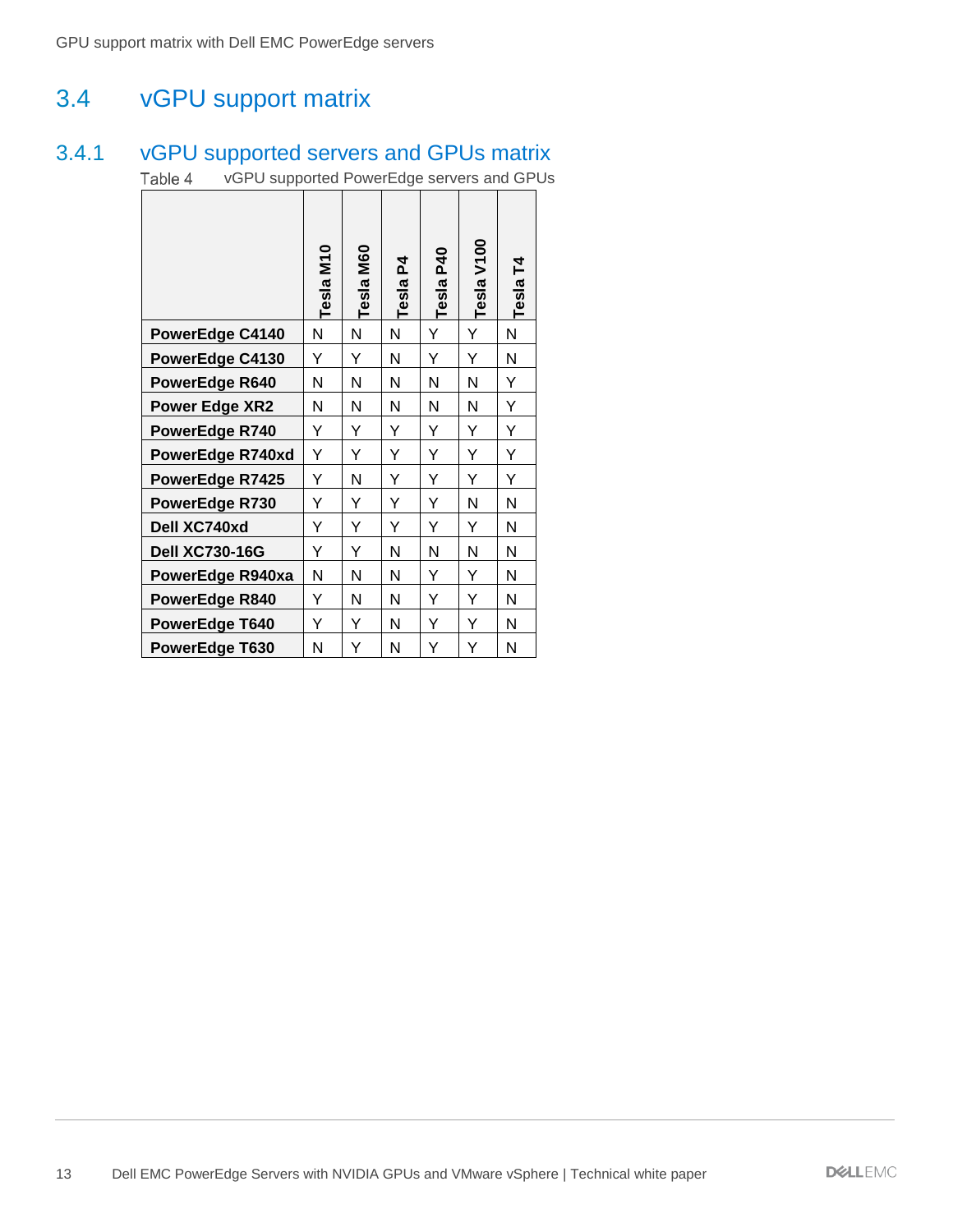### <span id="page-13-0"></span>3.5 vDGA support matrix

#### <span id="page-13-1"></span>3.5.1 vDGA certified on PowerEdge servers with NVIDIA GPUs

Table 5 vDGA certified on PowerEdge servers with NVIDIA GPUs

|                                 | Σ,<br>Grid              | Κ2<br>Grid | K2000<br>Quadro | K2200<br>Quadro | K400<br>Quadro | K4200<br>Quadro | K5200<br>Quadro | K6000<br>Quadro | <b>M2000</b><br>Quadro | P5000<br>Quadro |
|---------------------------------|-------------------------|------------|-----------------|-----------------|----------------|-----------------|-----------------|-----------------|------------------------|-----------------|
| PowerEdge R720                  | $\overline{\mathsf{Y}}$ | Ÿ          | Ÿ               | N               | Ÿ              | N               | N               | N               | N                      | N               |
| <b>Dell Precision Rack 7910</b> | N                       | Y          | N               | Y               | N              | Y               | Y               | Y               | Y                      | Y               |
| PowerEdge T620                  | N                       | Y          | Ý               | N               | Y              | N               | N               | N               | N                      | N               |
| PowerEdge C8220x                | N                       | N          | N               | Ν               | N              | N               | N               | N               | N                      | N               |
| PowerEdge R730                  | Y                       | Y          | N               | N               | N              | N               | N               | N               | N                      | N               |
| PowerEdge T630                  | N                       | Y          | N               | Ν               | N              | N               | N               | N               | N                      | N               |
| <b>Dell XC730-16G</b>           | Y                       | Y          | N               | N               | N              | N               | N               | N               | N                      | N               |
| PowerEdge C4130                 | Y                       | Y          | N               | Ν               | N              | N               | N               | N               | N                      | N               |
| PowerEdge R740                  | N                       | N          | N               | N               | N              | N               | N               | N               | N                      | N               |
| PowerEdge R740xd                | N                       | N          | N               | Ν               | N              | N               | N               | N               | N                      | N               |
| PowerEdge R840                  | N                       | N          | N               | N               | N              | N               | N               | N               | N                      | N               |
| PowerEdge R940xa                | N                       | N          | N               | Ν               | N              | N               | N               | N               | N                      | N               |
| PowerEdge T640                  | N                       | N          | N               | N               | N              | N               | N               | N               | N                      | N               |
| PowerEdge C4140                 | N                       | N          | N               | Ν               | N              | N               | N               | N               | N                      | N               |
| Dell XC740xd-24                 | N                       | N          | N               | N               | N              | N               | N               | N               | N                      | N               |
| PowerEdge R7425                 | N                       | N          | N               | Ν               | N              | N               | N               | N               | N                      | N               |
| PowerEdge R7515                 | N                       | N          | N               | Ν               | N              | N               | Ν               | N               | N                      | N               |
| PowerEdge R6515                 | N                       | N          | N               | Ν               | N              | N               | N               | N               | N                      | N               |

#### Table 6 vDGA certified on PowerEdge servers with NVIDIA GPUs

|                                 | <b>P6000</b><br>Tesla | M4000<br>Tesla | <b>M60</b><br>sla<br>ق | ≃<br>ტ<br>$\sim$<br>$\overline{\phantom{0}}$<br>8<br>$\overline{\mathbf{r}}$ | മ<br>O<br>$\boldsymbol{\omega}$<br>ᅮ<br>8<br>᠇<br>Ò. | മ<br>ტ<br>ဖ<br>$\overline{\phantom{0}}$<br>8<br>5 | മ<br>ტ<br>32<br>8<br>$\overline{\phantom{0}}$<br>↘ | $\mathsf d$<br>۵Ľ | 0<br>Ξ | $\overline{\mathcal{L}}$ | 4<br>o. |
|---------------------------------|-----------------------|----------------|------------------------|------------------------------------------------------------------------------|------------------------------------------------------|---------------------------------------------------|----------------------------------------------------|-------------------|--------|--------------------------|---------|
| <b>PowerEdge R720</b>           | N                     | N              | N                      | N                                                                            | N                                                    | N                                                 | N                                                  | N                 | N      | N                        | N       |
| <b>Dell Precision Rack 7910</b> | Y                     | Υ              | N                      | N                                                                            | N                                                    | N                                                 | N                                                  | N                 | N      | N                        | N       |
| <b>PowerEdge T620</b>           | N                     | N              | N                      | N                                                                            | N                                                    | N                                                 | N                                                  | N                 | N      | N                        | N       |
| <b>PowerEdge C8220x</b>         | N                     | N              | N                      | N                                                                            | N                                                    | N                                                 | N                                                  | N                 | N      | N                        | N       |
| PowerEdge R730                  | N                     | N              | Y                      | N                                                                            | N                                                    | N                                                 | N                                                  | N                 | N      | N                        | N       |
| PowerEdge T630                  | N                     | N              | Y                      | N                                                                            | N                                                    | N                                                 | N                                                  | N                 | N      | N                        | N       |
| <b>Dell XC730-16G</b>           | N                     | N              | N                      | N                                                                            | N                                                    | N                                                 | N                                                  | N                 | N      | N                        | N       |
| PowerEdge C4130                 | N                     | N              | Y                      | N                                                                            | N                                                    | N                                                 | N                                                  | N                 | N      | N                        | N       |
| PowerEdge R740                  | N                     | N              | Υ                      | Υ                                                                            | Y                                                    | Y                                                 | Υ                                                  | N                 | N      | N                        | N       |
| PowerEdge R740xd                | N                     | N              | Υ                      | Υ                                                                            | Υ                                                    | Υ                                                 | Υ                                                  | N                 | N      | N                        | N       |
| PowerEdge R840                  | N                     | N              | N                      | Υ                                                                            | Y                                                    | Υ                                                 | Υ                                                  | Υ                 | Υ      | N                        | N       |
| PowerEdge R940xa                | N                     | N              | N                      | Υ                                                                            | Y                                                    | Υ                                                 | N                                                  | Υ                 | Υ      | N                        | N       |
| <b>PowerEdge T640</b>           | N                     | N              | Υ                      | Υ                                                                            | Y                                                    | Υ                                                 | Υ                                                  | Υ                 | Υ      | N                        | N       |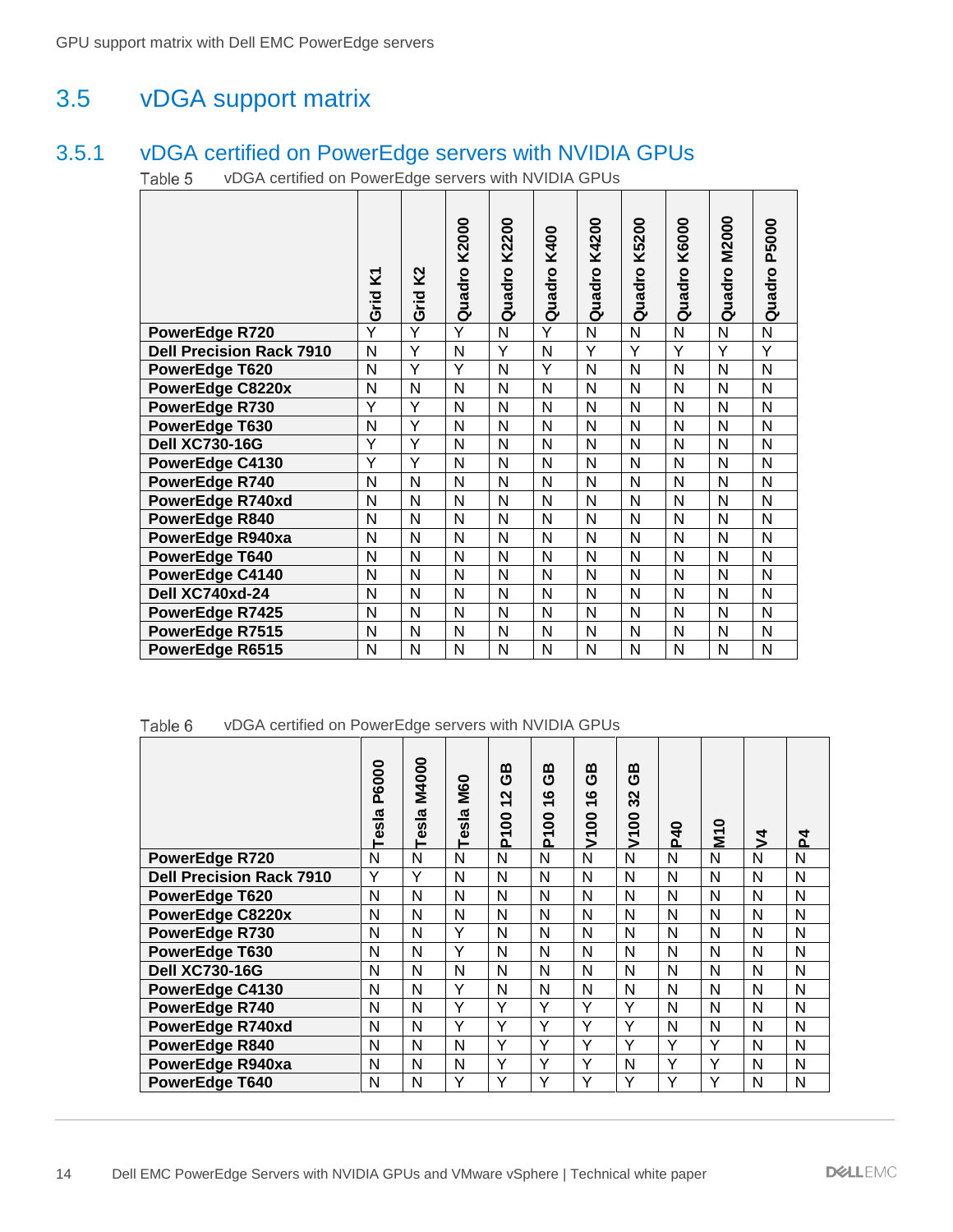|                        | P6000<br>$\overline{a}$<br>les<br>T | M4000<br>Tesla | <b>M60</b><br>ದ<br>⋍<br><b>S</b><br>ω<br>- | ≃<br>O<br>$\mathbf{\Omega}$<br>$\overline{\phantom{0}}$<br>P100 | മ<br>ပ<br>ဖ<br>$\overline{\phantom{0}}$<br>P <sub>100</sub> | ≃<br>O<br>$\boldsymbol{\omega}$<br>$\overline{\phantom{0}}$<br>8<br>$\overline{5}$ | മ<br>ტ<br>32<br>8<br>Σ | $\mathsf d$<br>ΔĹ | <b>M10</b> | 4            | ᅐ            |
|------------------------|-------------------------------------|----------------|--------------------------------------------|-----------------------------------------------------------------|-------------------------------------------------------------|------------------------------------------------------------------------------------|------------------------|-------------------|------------|--------------|--------------|
| PowerEdge C4140        | N                                   | N              | $\checkmark$                               | $\checkmark$                                                    | $\checkmark$                                                | $\checkmark$                                                                       | $\checkmark$           | v                 | N          | N            | N            |
| Dell XC740xd-24        | N                                   | N              | v                                          | N                                                               | N                                                           | N                                                                                  | N                      | N                 | N          | N            | N            |
| <b>PowerEdge R7425</b> | N                                   | N              | N                                          | N                                                               | N                                                           | Υ                                                                                  | N                      | v                 | v          |              | $\checkmark$ |
| PowerEdge R7515        | N                                   | N              | N                                          | N                                                               | N                                                           | N                                                                                  | N                      | N                 | N          | $\sqrt{}$    | N            |
| PowerEdge R6515        | N                                   | N              | N                                          | N                                                               | N                                                           | N                                                                                  | N                      | N                 | N          | $\checkmark$ | N            |

### <span id="page-14-0"></span>3.5.2 vDGA certified on Dell EMC VxRail servers with NVIDIA GPUs

|       |                                                                                                                                            | Tesla P6000             | Tesla M4000                             | Tesla M60                            | GB<br>P10012          | ල<br>ල<br>P10016  |                   | GB<br>V10016 | GB<br>V100 32     | <b>P40</b>        | <b>M10</b>                   | $\frac{1}{2}M$                   |
|-------|--------------------------------------------------------------------------------------------------------------------------------------------|-------------------------|-----------------------------------------|--------------------------------------|-----------------------|-------------------|-------------------|--------------|-------------------|-------------------|------------------------------|----------------------------------|
|       | PowerEdge C4140                                                                                                                            | $\overline{\mathsf{N}}$ | $\overline{\mathsf{N}}$                 | Ÿ                                    | Y                     | $\overline{Y}$    | $\overline{Y}$    |              | Y                 | Y                 | ${\sf N}$                    |                                  |
|       | Dell XC740xd-24                                                                                                                            | ${\sf N}$               | ${\sf N}$                               | Y                                    | $\mathsf{N}$          | $\mathsf{N}$      | $\mathsf{N}$      |              | $\mathsf{N}$      | N                 | ${\sf N}$                    | $\overline{\mathsf{N}}$          |
|       | PowerEdge R7425                                                                                                                            | $\mathsf{N}$            | ${\sf N}$                               | ${\sf N}$                            | $\mathsf{N}$          | $\mathsf{N}$      | Y                 |              | $\mathsf{N}$      | Y                 | Y                            | $\overline{Y}$                   |
|       | PowerEdge R7515<br>PowerEdge R6515                                                                                                         | N<br>N                  | $\mathsf{N}$<br>$\overline{\mathsf{N}}$ | ${\sf N}$<br>$\overline{\mathsf{N}}$ | N<br>$\overline{N}$   | N<br>$\mathsf{N}$ | $\mathsf{N}$<br>N |              | $\mathsf{N}$<br>N | $\mathsf{N}$<br>N | $\mathsf{N}$<br>$\mathsf{N}$ | $\overline{Y}$<br>$\overline{Y}$ |
|       |                                                                                                                                            |                         |                                         |                                      |                       |                   |                   |              |                   |                   |                              |                                  |
| 3.5.2 | <b>vDGA certified on Dell EMC VxRail servers with NVIDIA GPUs</b><br>vDGA certified on Dell EMC VxRail servers with NVIDIA GPUs<br>Table 7 |                         |                                         |                                      |                       |                   |                   |              |                   |                   |                              |                                  |
|       |                                                                                                                                            |                         |                                         |                                      |                       |                   |                   |              |                   |                   |                              |                                  |
|       |                                                                                                                                            | Tesla M10               | Tesla M60                               | $\mathbf{z}$<br>Tesla                | $\mathbf{E}$<br>Tesla | Tesla P60         | Tesla V100        | Tesla V100S  | Tesla T4          |                   | <b>RTX6000</b>               | <b>RTX8000</b>                   |
|       | <b>Dell EMC VxRail V470</b>                                                                                                                | Y                       | Υ                                       | N                                    | N                     | N                 | ${\sf N}$         | ${\sf N}$    | ${\sf N}$         |                   | $\mathsf{N}$                 | $\overline{\mathsf{N}}$          |
|       | <b>Dell EMC VxRail V470F</b>                                                                                                               | Υ                       | Υ                                       | $\mathsf{N}$                         | ${\sf N}$             | N                 | ${\sf N}$         | ${\sf N}$    | ${\sf N}$         |                   | $\mathsf{N}$                 | $\overline{N}$                   |
|       | <b>Dell EMC VxRail V570</b>                                                                                                                | Y                       | Y                                       | $\mathsf{N}$                         | N                     | Υ                 | Y                 | Y            | Y                 |                   | Y                            | Y                                |
|       | <b>Dell EMC VxRail V570F</b>                                                                                                               | Y                       | Υ                                       | N                                    | ${\sf N}$             | Υ                 | Y                 | Y            | Y                 |                   | Y                            | Y                                |
|       | <b>Dell EMC VxRail E560</b>                                                                                                                | N                       | N                                       | $\mathsf{N}$                         | ${\sf N}$             | N                 | ${\sf N}$         | N            | Y                 |                   | N                            | ${\sf N}$                        |
|       | <b>Dell EMC VxRail E560F</b>                                                                                                               | N                       | $\mathsf{N}$                            | ${\sf N}$                            | N                     | N                 | ${\sf N}$         | $\mathsf{N}$ | Y                 |                   | N                            | ${\sf N}$                        |
|       | <b>Dell EMC VxRail E560N</b>                                                                                                               | N                       | ${\sf N}$                               | ${\sf N}$                            | N                     | N                 | $\mathsf{N}$      | $\mathsf{N}$ | Y                 |                   | N                            | ${\sf N}$                        |
|       |                                                                                                                                            |                         |                                         |                                      |                       |                   |                   |              |                   |                   |                              |                                  |
|       |                                                                                                                                            |                         |                                         |                                      |                       |                   |                   |              |                   |                   |                              |                                  |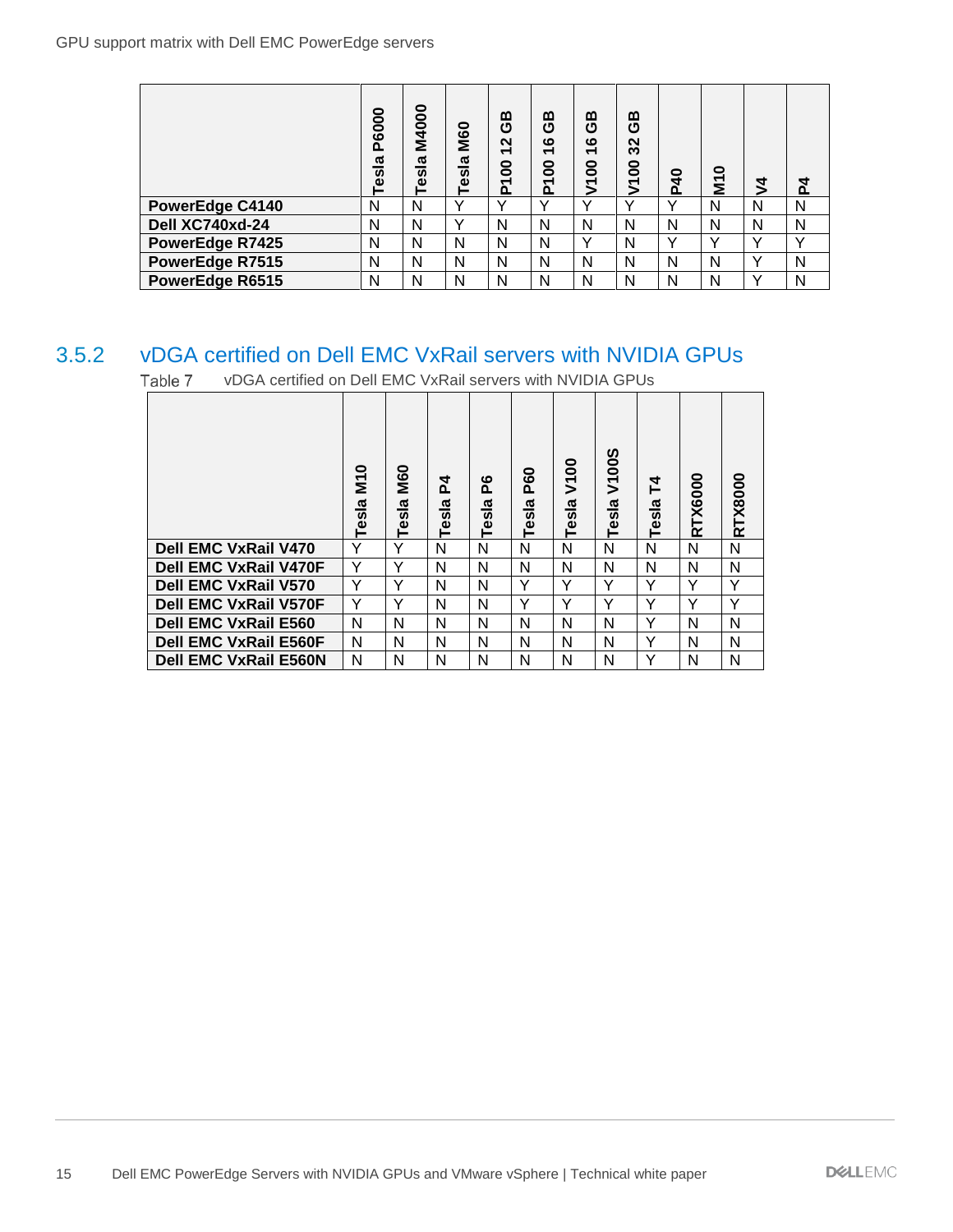## <span id="page-15-0"></span>4 Known issues and resolution

This section focuses on the known issues for configuring the GPU features described in this document.

1. PowerEdge R730 with NVIDIA Grid K2 and ESXi 6.x, a Windows 7 64-bit VM configured with vDGA fails to boot and display BSOD.

#### - **Resolution**:

This is a known issue and to overcome the VM crash, set **pciPassthru0.msiEnabled** is set to **False** in the VMs VMX file. By default, **pciPassthru0.msiEnabled** is set to **True.**

2. VM configured with vGPU fails to start with the following error:

The available memory resources in the parent resource pool are insufficient for the operation.

#### - **Resolution:**

Verify the memory assigned to the VM. Ensure that it does not exceed or result in a memory overcommit.

3. VMs configured with vGPU cannot utilize vMotion and DRS functionalities.

#### - **Resolution:**

With versions of ESXi 6.0.x and 6.5.x, the vMotion or similar live operations on VM are not supported. With ESXi 6.7.x, VM configured with vGPU can use vMotion, provided the destination host has the required, supported, and compatible hardware.

4. VM configured with vGPU fails to power on.

#### - **Resolution:**

Ensure that the service X.Org is in a running state on the ESXi host. Operations such as start and stop can be performed either from vSphere Web Client or through SSH to the ESXi host.

5. On the PowerEdge R740 server, after installing the vGPU VIB in ESXi, the command  $n\nu$ idia-smi fails to display the GPU statistics with following error message: Failed to initialize NVML: Unknown Error

#### - **Resolution:**

The above error can occur for many reasons, including misconfiguration. To resolve the issue:

- 1. Ensure that the VGPU VIB installed successfully without any errors.
- 2. Verify that the NVIDIA GPUs in the ESXi host are not configured as pass-through devices for VM DirectPath IO or vDGA.
- 3. Run the command  $lspci + grep -i$  nvida on ESXi shell and ensure that there are entries related to NVIDIA GPUs present in the server.
- 4. On Dell EMC PowerEdge yx4x servers, ensure the below settings in System BIOS are set:
	- **Memory Mapped I/O above 4 GB** is set to Enable
	- **Memory Mapped I/O Base** is set to 512 GB
- 6. On the PowerEdge R740 server with NVIDIA Tesla T4, an attempt to configure a VM with an assigned vGPU or to perform a GPU pass-through fails.

#### - **Resolution:**

When the above failure is encountered, verify if Tesla T4 is enumerated as 32 separate GPUs in ESXi. If it is, ensure that the SR-IOV capability is enabled in the server BIOS and retry.